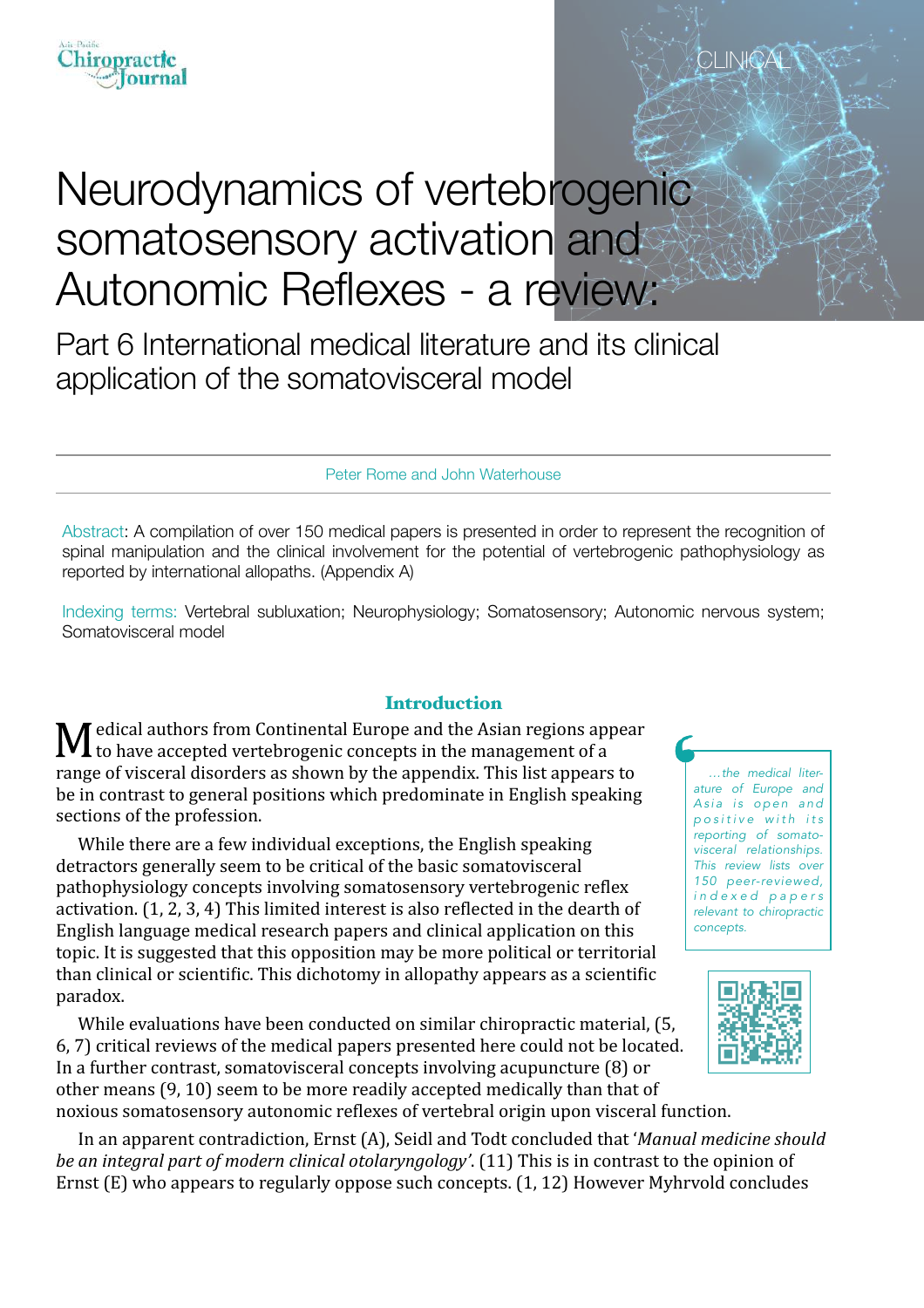# that 'Most acute low back pain syndromes should be assessed by the chiropractor in order to prevent *chronic illness.'* (13)

It is noted that many medical journals publish case reports. In addition, Biomed Central (BMC, Elsevier) publish a medical journal specifically on case reports. This journal emphasises publication of cases that provide unexpected or new observations. (14) If case reports did not provide edification or contribute to the evidence base, it is suggested there would be no reason for journals to publish them, or for clinical trials to be established..

As different levels of evidence exist for different reasons, there must be sound reasons for the contribution made by case reports. This may include:-

- To advance patient outcomes and safety
- They can disclose unforeseen clinical findings and outcomes
- They disseminate information of clinical observations
- They can originate both negative and positive observations
- They provide a basis for case series
- They provide a basis for comparative studies
- They are the first notification of clinical impact
- They can be the foundation for a body of evidence
- They may lead to justifying other hierarchical levels of research
- To ignore the positive contribution of case reports may disadvantage patients, and
- To ignore negative case reports may also disadvantage patients by exposing them to lessthan-appropriate care.

# **Discussion**

Most of the case reports presented in the attached Appendix A represent anecdotal evidence. A review has previously questioned the trend to overlook or dismiss the importance of anecdotal evidence. (15)

Mounting clinical observations can provide the basis for breakthroughs, but to ignore anecdotal findings is ultimately a suppression of data. The accumulation of case reports provides not only the rationale, but the data to justify further research to confirm or deny an observation in order to develop or modify such an observation. Without such data there would be no incentive or justification for higher level studies on such topics. Positive anecdotes should not be dismissed before they are more fully evaluated. As noted by Wolfinger *The plural of anecdote is data*'. (16)

Charlton also acknowledged the significance of such reported observations when he stated that '*Anecdotal observations alone cannot be taken to show cause and effect, but they may provide* stimuli for potentially important research.' (17)

Further support for recognising anecdotal evidence is provided by Limb who succinctly summarised the often dismissed importance of subjective evidence.

'It is almost impossible to *ignore one's own experience. In other words, the personal experiences* we have as providers - anecdotal evidence if it were to be evaluated - typically do affect how we *make decisions. Some of the wisest, most experienced practitioners in the world today are valued precisely because of the wealth of anecdotal evidence that they possess, and for a patient, it is more comforting to have an experienced, confident health care provider who has "seen it all,"..... Thus, it is important to acknowledge that we live anecdotal lives, personally, professionally, and even* scientifically.' (18)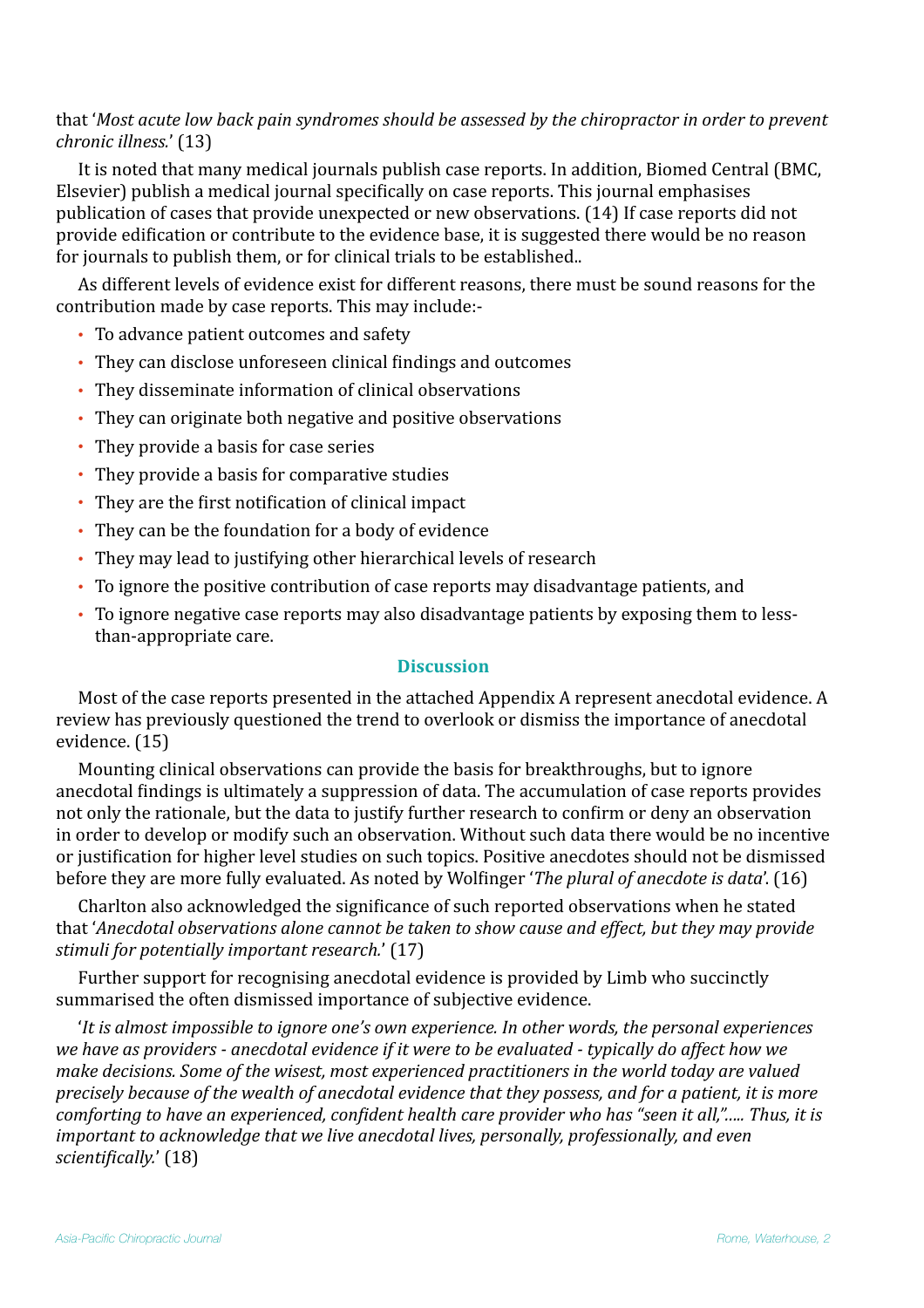In support of this form of evidence, Campo put forward the opinion that '*Whether we choose to admit it or not, the anecdote continues to be an important engine of novel ideas in medicine.*' This opinion appears to be endorsed by Schöps et al, who stated that '*Chiropractic techniques are of particular importance for the examination of the cervical spine.*' (19, 20)

An assessment of the vertebrogenic somatovisceral concept is also found in Schmorl and Junghanns' chapter titled '*Pathophysiology and clinical aspects of motor segments – E: Inefficient motor segment (Intervertebral Insufficiency)'*. This extensive reference list in the tome '*The Human Spine* in *Health* and *Disease'* is too extensive to include here. Although many citations may require translation, this highly respected volume is strongly recommended reading.  $(21)$ 

An earlier text by four orthopaedic surgeons indicates further visceral disturbances associated with somatic alterations. (22) However, this covered more the pathomechanical structural or postural assessment on the effects of visceral disorders rather than neurological somatosensory ones.

In discussing pulmonary aspects of thoracic pain, Meier-Sydow stated that *The origin may be somatic or visceral'.* (23) If somatic, this makes a definitive differential diagnosis critical in order to avoid extensive and expensive diagnostic tests and possible unnecessary surgical intervention.

#### **Conclusion**

This review suggests that the papers presented in the Appendix A provide sufficient evidence to justify ongoing research and clinical evaluation. This does not appear to have taken place in some allopathic circles.

These observational based reports on the numerous citations in Appendix A suggests case reports provide evidential studies that must contribute in a pragmatic way to scientific discovery, the application of scientific theories, and clinical efficacy. Empiricism deserves greater deference in the hierarchy of the evidence pyramid.  $(24)$ 



John D Waterhouse DC, FACC Private practice, Melbourne

*Cite:* Rome P. Waterhouse JD. Neurodynamics of vertebrogenic somatosensory activation and Autonomic Reflexes - a review: Part 6 International medical literature and its clinical application of the somatovisceral model. Asia-Pacific Chiropr J. 2021;1.4. URL [apcj.net/papers-issue-2-4/#RomeWaterhouseIntMedLit6](http://apcj.net/papers-issue-2-4/#RomeWaterhouseIntMedLit6)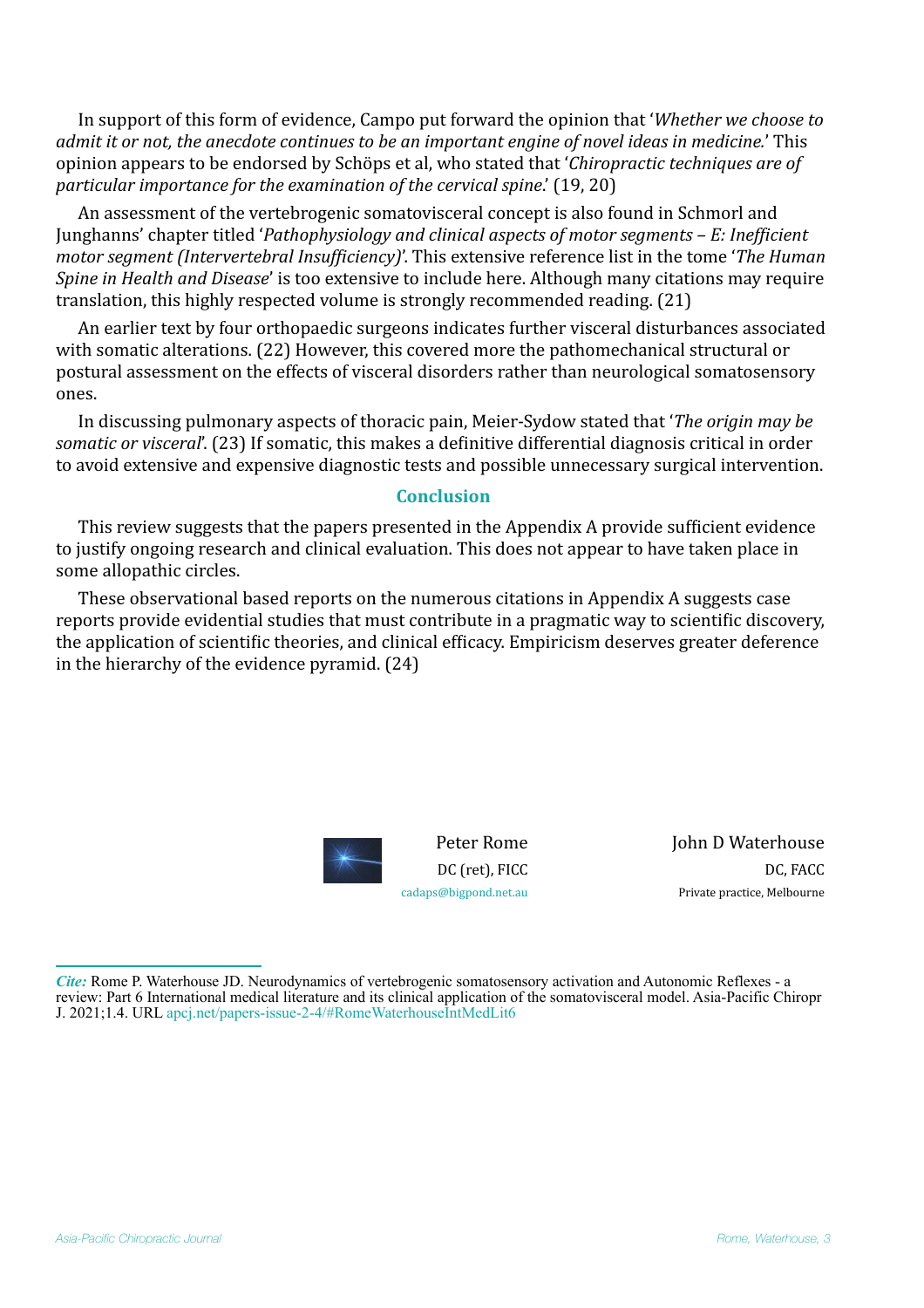#### **References**

- 1. Ernst E. Chiropractic manipulation for non-spinal pain a systematic review. NZ Med J. 2003;116(1179):US39.
- 2. Harvey K. A quick overview of chiropractic. Medreach. <https://www.medreach.com.au/?s=chiropractic>
- 3. https://www.scienceinmedicine.org.au/?s=chiropractic
- 4. Bellamy H. Chiropractic: a critical evaluation. J Pain Symptom Manage. 2008;36(3): :e4; author reply e6-7.
- 5. Salehi A, Hashemi H, Imanieh MH, Saber M. Chiropractic: is it efficient in treatment of diseases? Review of systematic reviews. Int Comm Based Nurse Midwifery. 2015;3(4):244-54.
- 6. Kaptchuk TJ, Eisenberg DM. Chiropractic, origins, controversies, and contributions. Arch Intern Med. 1998;158(20):2215-2224. DOI10.1001/archinte.158.20.2215
- 7. Hawk C, Khorsan R, Lisi AJ, Ferrance RJ, Evans MW. Chiropractic care of nonmusculoskeletal conditions: a systemic review with implications for whole systems research. J Altern Complement Med. 2007;13(5):491-512.
- 8. Ma Q, Somato-autonomic reflexes of acupuncture. Med Acupunct. 2020;32(6):362-6. <https://doi.org/10.1089/acu.2020.1488>
- 9. Camilleri M, Malagelada JR, Kao PC, Zinsmeister AR. Effect of somatovisceral reflexes and selective dermatomal stimulation on postcibal antral pressure activity. Gastrointest Liver Physiol. 1984;247(6 Pt 1):G703-8.
- 10. Berkowitz MR. Resolution of hypothyroidism after correction of somatovisceral reflex dysfunction by refusion of the cervical spine. J Am Osteopath Assoc. 2015;15(1):46-9.
- 11. Ernst A, Seidl RO, Todt I. [Mode-of-action of manual medicine in the cervical spine.] HNO. 2003;51(9):759-68.
- 12. Brontfort G, Haas M, Moher D, et al. Review conclusions by Ernst and Canter regarding spinal manipulation refuted. Chiropr Osteop. 2006, 14:14 dDOI 10.1186/1746-1340-14-14
- 13. Myhrvold K. [Chiropractic in general and in low back pain.] Tidsskr Now Laegeforen. 1999;119(14):2054-8.
- 14. BMC. Journal of Medical Case Reports. [https://jmedicalcasereports.biomedcentral.com/submission-guidelines/preparing-your](https://jmedicalcasereports.biomedcentral.com/submission-guidelines/preparing-your-manuscript/case-report)[manuscript/case-report](https://jmedicalcasereports.biomedcentral.com/submission-guidelines/preparing-your-manuscript/case-report)
- 15. Rome PL, Waterhouse JD. Towards greater recognition of case reports in the evidence hierarchy. J Vertebral Subluxation Res. 2021;Feb:15-17.
- 16. Wolfinger R.1969-70. (59) [https://quoteinvestigator.com/2017/12/25/data/,](https://quoteinvestigator.com/2017/12/25/data/) [https://blog.revolutionanalytics.com/2011/04/the-plural-of](https://blog.revolutionanalytics.com/2011/04/the-plural-of-anecdote-is-data-after-all.html)[anecdote-is-data-after-all.html](https://blog.revolutionanalytics.com/2011/04/the-plural-of-anecdote-is-data-after-all.html)
- 17. Charlton R. Value of anecdotes. Lancet. 2000;355(9212):1372.
- 18. Limb CJ. The need for evidence in an anecdotal world. Trends Amplif. 2011;15(1-2):3-4.
- 19. Campo R. 'Anecdotal evidence': why narratives matter to medical practice. PLoS. 2006:3(10):e23
- 20. Schöps P, Pfingsten M, Siebert U. Reliability of manual medicine examination techniques of cervical spine. Study of quality assurance in manual diagnosis. [Z Orthop Ihre Grenzgeb.](http://www.ncbi.nlm.nih.gov/pubmed/10730356) 2000 Jan-Feb;138(1):2-7.
- 21. Schmorl G, Junghanns H. The human spine in health and disease New York. Grune & Stratton Inc. 1971:185-242.
- 22. Goldthwait JE, Brown LT, Swaim LT, Kuhns JG. The essentials of body mechanics in health and disease. 5th ed. Philadelphia. JB Lippencott Co. 1952.
- 23. Meier-Sydow J. [Pulmological aspects of diagnosis of thoracic pain] MMW Munch Med Wochenschr. 1980;122(20):747-50. (German, English abstract)
- 24. Bogen J. Stanford.edu/entries/science-theory-observation/. 2020. [https://plato.stanford.edu/cgi-bin/encyclopedia/archinfo.cgi?](https://plato.stanford.edu/cgi-bin/encyclopedia/archinfo.cgi?entry=science-theory-observation) [entry=science-theory-observation](https://plato.stanford.edu/cgi-bin/encyclopedia/archinfo.cgi?entry=science-theory-observation)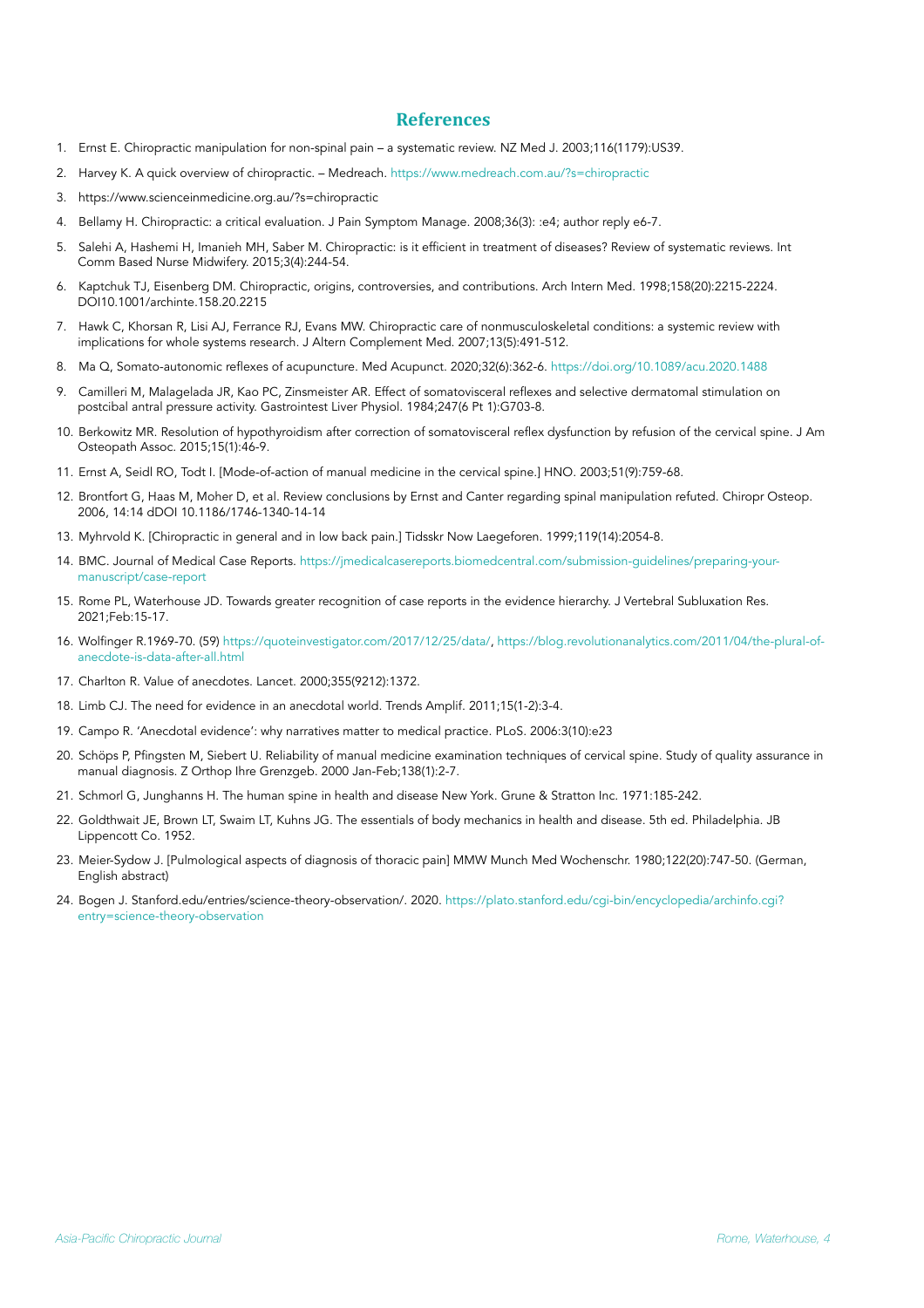# **Appendix A**

## *Medical papers based on vertebrogenic factors in non-musculoskeletal conditions*

The following 150 or so papers on medical manipulation relate to the management of neurospinal-somatovisceral disorders. These comprise mostly extracts from Pubmed. This appendix primarily consists of European papers with virtually none from English language journals. Many translations are from the Google translation facility. Abstracts were not available on all papers, so the title only is listed.

| <b>Categories</b> |                |                |
|-------------------|----------------|----------------|
| Cardiovascular    | Immune System  | Respiratory    |
| Dental            | Neurological - | Somatovisceral |
| Diagnosis         | - Dysphonia    | Thyroid        |
| <b>ENT</b>        | - Headache     | Vascular       |
| Gastrointestinal  | - Vertigo      | Viscerosomatic |
| General           | Paediatric     | Vision.        |
| Gynaecological    | Psychological  |                |

# **Cardiovascular**

Bechgaard P, Fossgreen J. [The thoracic segmental pain syndrome with special regards to pseudocardiac disorders.] MMW Munch Med Wochenschr. 1980;122(20):759-760. (German)

Bechgaard P. [Segmentally thoracic pain in patients admitted to a coronary care unit.] Ugeskr Laeger. 1982;144(1):13-15. (Danish)

Bechgaard P. Segmental thoracic pain in patients admitted to a medical department and a coronary unit. Acta Scand Suppl. 1981;644:87-89.

Davydov OV. [Use of reflexotherapy in patients with osteochondrosis of the spine associated with ischemic heart disease.] Voen Med Zh 1985;Sept(9):58-59. (Russian)

Feroian EV, Kokaia LE, Sulaberidze GD. [The complex approach to treatment of pin syndrome and cervical vertebral osteochondrosis]. Georgian Med News. 2009;170:46-9.

Figar S, Krausova L, Lewit K. [Plethysmographic investigations in the chirotherapy of vertebral disorders.] Acta Neuroveg (Wein) 1967;29(4):618-623. (German) (PMID 6082265 Pubmed)

Grgić V. [Vertebrogenic chest pain – "pseudoangina pectoris": etiopathogenesis, clinical manifestations, diagnosis, differential diagnosis and therapy.] Lijec Vjesn. 2007;129(1-2):20-25. (Croatian) (Pubmed extract)

Isaev A, Sabir'yanov A, Lichagina S, Sabir'yanova E. [Physiological mechanisms of the effect of manual therapy on the orthostatic response of the cardiovascular system.] Fiziologiya Cheloveka. 2005;31(4):65-69. (Russian) (English abstract in Human Physiology 2005;31(4):425-429.)

Rychlíková E. [Vertebrogenic functional disturbances with chronic ischemic heart disease.] Vertebragene functionelle Störungen bei chronischer ischämischer Herzkrankheit. Münchner Medizinische Wochenschrift 1975;117:127. (Cited in: Lewit K. Manipulative therapy in rehabilitation of the locomotor system. 3rd edn. Butterworth Heinemann, Oxford. 1999:283-284.) (See also MMW Munch Med Wochenschr 1975;117(4):127-130. (German) PMID 803621 – Pubmed)Rychlíková E. [Reflex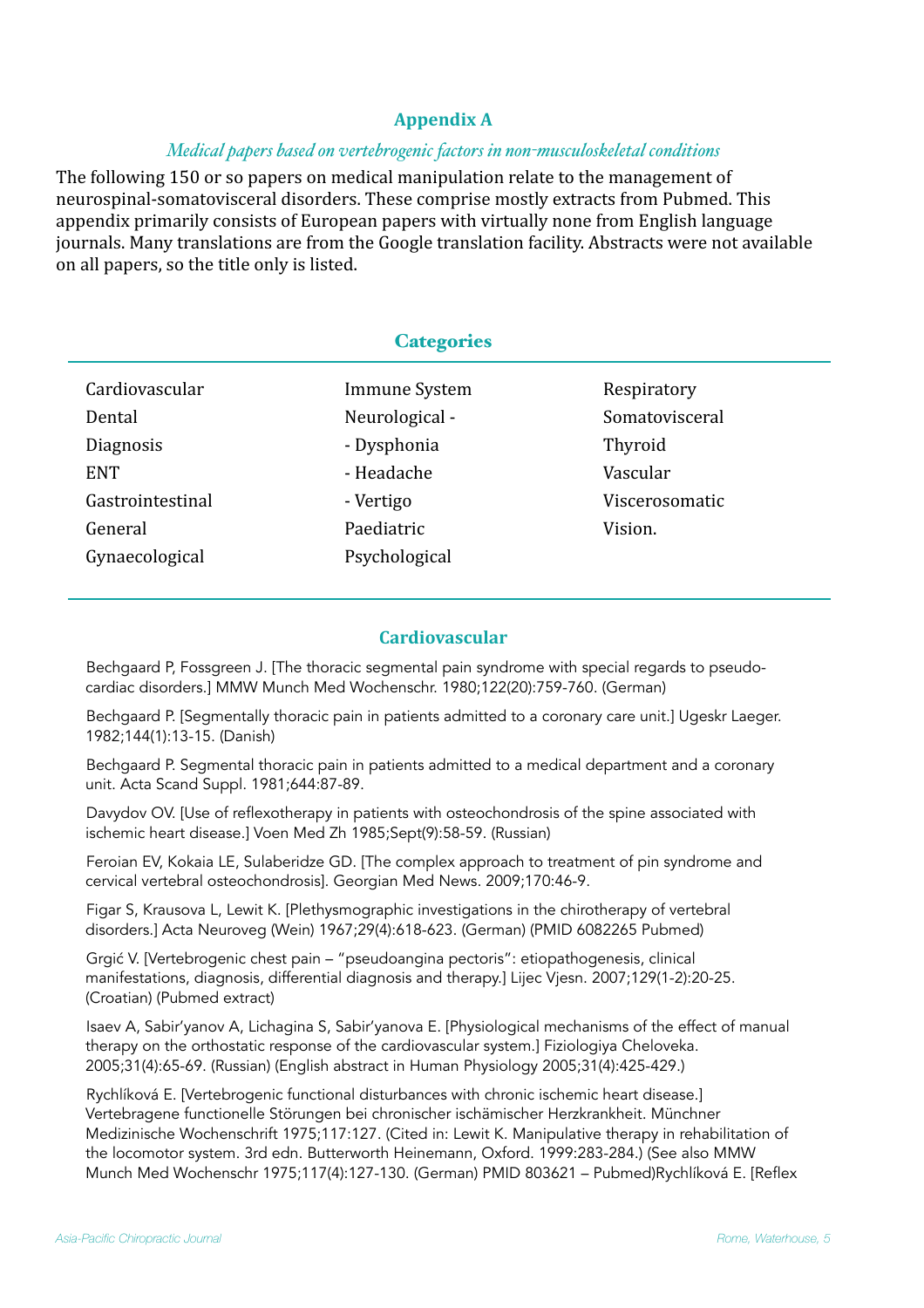changes and vertebrogenic disorders in ischemic heart disease (IHD): Their importance in therapy.] In: Lewit K, Gutmann G, eds. Rehabilitacia (Suppl 10-11), 109-114. Prague: Proceedings of the IVth Congress of the International Federation of Man Med, 1975. (Cited in Gitelman R, Fitz-Ritson D. Somatovisceral reflexes. ACA J Chiropr 1984;18(4):63-67.)

Rychlíková E. Vertebrokardiální Syndrom. (The vertebrocardial syndrome) Praha: Avicenum. 1975. (Cited by Lewit K. The Heart. In: Manipulative therapy in rehabilitation of the locomotor system. 3rd edn. Butterworth Heinemann, Oxford 1999;283-284.)

Seuss W. Therapie des bluthochdrucks durch chiropractic. [Therapy for high blood pressure through chiropractic.] Heilkunst 1960;73. (As cited in Weiant CW, Goldschmidt S. Medicine and chiropractic. Self Published, New York.1966:123.)

Simonenko VB, Tesiq AN, Shirokov EA, Davydov OV. [Some features of coronary artery disease combined with vertebrogenic thoracoalgias.] (Incl "vertebrogenous cardiomyalgia") Klin Med (Mosk). 2007;85(1):61-63. (Article in Russian – Pubmed abstract in English.)

Sitel AB, Fedin AI, Abrin GV, Avakian MN, Demin IuN. [The dynamics of the ECG Q-T interval in patients with cervical osteochondrosis undergoing manual therapy]. Ter Arkh. 1990;62(11):114-7.

Sokov EL, Kornilova LE, Filimonov VA, Ganzhula PA. [Osteogenic factor in pathogenesis of vertebral cardialgia]. Klin Med (Mosk). 2009;87(5):37-43. (Russian, English abstract)

Voitanik SA.[ Manual therapy of vertebrogenic cardialgia] Vopr Kurortol Fizioter Lech Fiz Kult. 1985 Jan-Feb;(1):69-71. Russian (Pubmed extract)

Wei GK, He JM, Chen ZG. Treatment of 104 cases suffering from cervico-spinal hypertension with rotation-reduction method – observation of the long term effect. J Tradit ChinMed 1989;9(4):266-268

#### **Dental**

Steiner O. Chiropraxis – Wirbelsäulenbehandlung im zahnärzilichen sprechzimmer. (Chiropractic – vertebral treatment in the dental office. Zahnärztlichen Rundschau. 1951:60. (Cited in Weiant CW, Goldschmidt S. Medicine and chiropractic. Self Published, New York. 1966:123.)

#### **Diagnosis**

Bechtel KH. [Manual-mechanical treatment of degenerative vertebral diseases (especially chiropractic) with film demonstration]. Ann Univ Sarav Med. 1958;6(3-4):339-46.

Mayer EG. [Roentgenological remarks on chiropractic]. Wien Med Wochenschr. 1957 Feb 16;107(7):147-50.

Schöps P, Pfingsten M, Siebert U. [Reliability of manual medicine examination techniques of cervical spine. Study of quality assurance in manual diagnosis.] Z Orthop Ihre Grenzgeb. 2000 Jan-Feb;138(1):2-7. ["Chiropractic techniques are of particular importance for the examination of the cervical spine."]

Sollmann A, Worner I. [Roentgenological and serological findings after chiropractic treatment of the spine]. Hippokrates. 1956 Aug 31;27(16):511-4.

Ziegler E. [Connections between changes of the cervical spine and diseases in the cranial region; chiropractic therapy]. Munch Med Wochenschr. 1954 Aug 27;96(35):977-9.

#### **ENT**

Bechgaard P, Bentzen O. [Hearing disorders corrected from the cervical spine.] Nord Med 1963;69:673-675. (Danish) (PMID 1390040 – Pubmed)

Biesinger E, Heiden C. [Earache and functional disorders of the cervical spine.] HNO 1994;42(4):207-213. (German - Pubmed abstract)

Biesinger E, Reisshauer A, Mazurek E. [The role of the cervical spine and the craniomandibular system in the pathogenesis of tinnitus. Somatosensory tinnitus. HNO.2008;56(7):673-7. (German)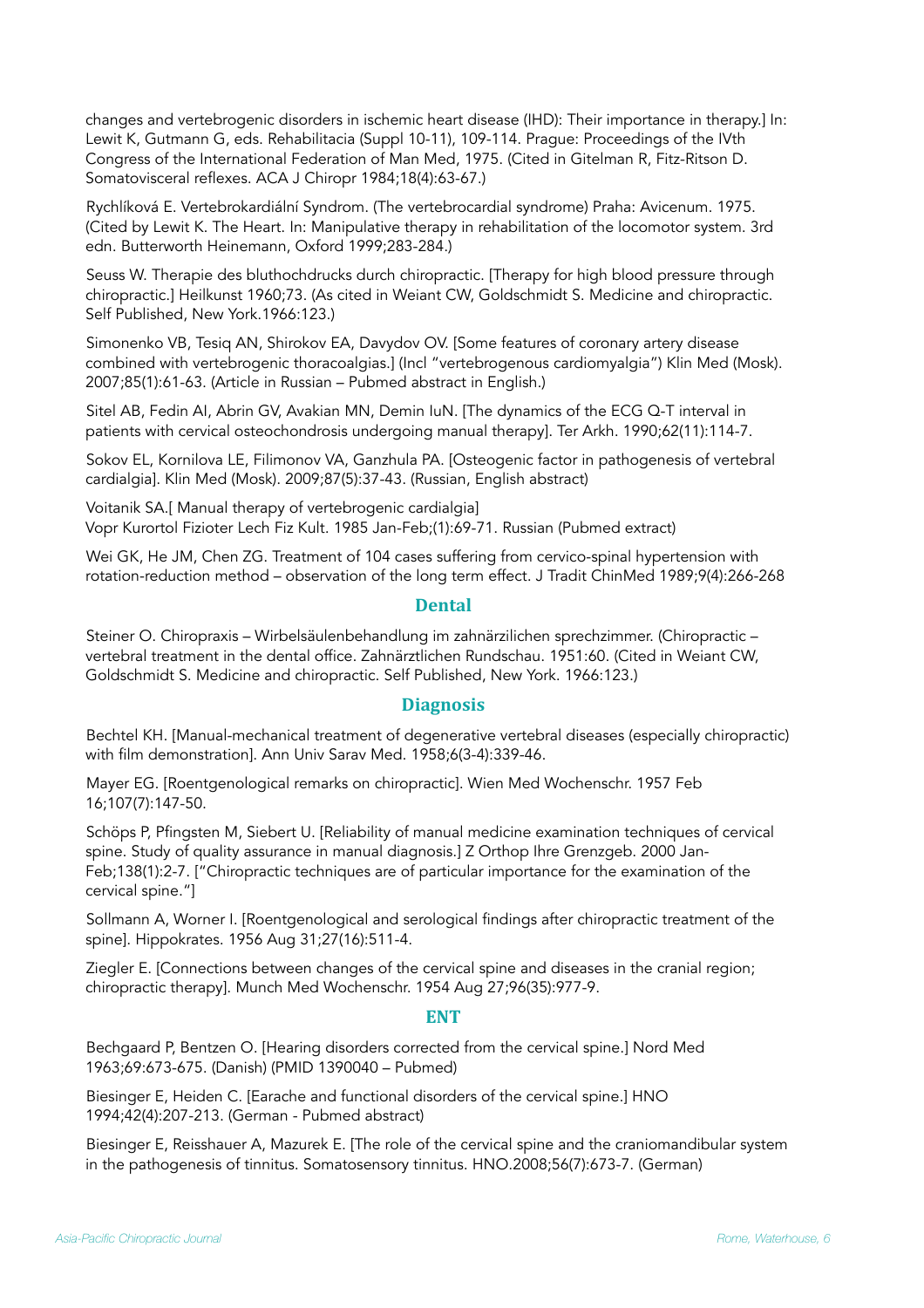Capellá G, García PA, Vega J. [Injuries of the cervical spine and their repercussions in the E.N.T.] An Otorrinolaringol Ibero Am. 1978;5(4):391-438. (Spanish)

Debain JJ. [Otorhinolaryngologic manifestations of cervical origin.] Probl Actuels Otorhinolaryngol. 1972;257-277. (French) (Pubmed listing)

Kaiser G. [The cervical spine and otorhinolaryngologic diseases]. Beitr Orthop Traumatol. 1974;21(3):137-142. (German)

Falkenau HA. [Chiropractic management of the cervical syndrome in oto-rhino-laryngology (Author's translation)] HNO 1977;25(8):269-272. (German) (Abstract Only)

Falkenau HA. [The pathogenesis and chiropractic management of cervical dysphagia] Author's translation.)] Laryngol Rhinol Otol (Stuttg) 1977;56(5)467-469. (German)

Gutman G. [The cervical spine and otorhinolaryngologic disease.] HNO 1968;16(10):289-298. (German) (PMID 5725530 – Pubmed listing)

Hülse M, Kollar A, Ganzer U. [The effect of the upper cervical spine on hearing ability.] Laryngol Rhinol Otol (Stuttg) 1988;67(10):501-505. (English abstract)

Hülse M. [Cervicogenic hearing loss.] HNO. 1994;42(10):604-613. [German] (English Abstract)

Hülse M, Hölzl M. [Vestibulospinal reactions to cervicogenic disequilibrium. Cervicogenic imbalance.} HNO. 2000;48(4):295-301. [German]

Hülse M, Hölzl M. [The efficiency of spinal manipulation in otorhinolaryngology. A retrospective longterm study] HNO 2004;52(3):277-234. (German).

Kaiser G. [The cervical spine and otorhinolaryngologic diseases.] Beitr Orthop Traumatol. 1974;21(3):137-142. (German) (Pubmed listing)

Krausová L, Krejčová H, Novotný Z, Starý O, Siroký A, Jirout J. [Otoneurological symptoms associated with cervicocranial syndrome before and after manipulation therapy.] Otoneurologische Symptomatologie bei dem Cervicocranialsyndrom vor und nach der Manipulationstherapie. Manuelle Medizin 1968;6:25-32. (Cited in: Lewit K. Manipulative therapy in rehabilitation of the locomotor system. 3rd edn. Butterworth Heinemann, Oxford. 1999:324.)

Krausová L, Krejčová H, Novotný Z, Starý O, Siroký A, Jirout J. [Objectivisation of otoneurologic symptoms after manipulation therapy in cervicocranial syndromes with predominantly vestibular symptomatology.] Cesk Neurol 1968;31(1):49-57. (Czech)

Lewit K, Abrahamovic M. [Chronic tonsillitis and the upper cervical spine (author's translation)] Sb Lek 1975;77(1):30-32. (Czech) (English abstract – Pubmed)

Lewit K, Abrahamovič M. [Upper cervical joint blockings and chronic tonsillitis] Kopfgelenksblockierungen und chronische tonsillitis. Manuelle Medizin 1976;14:106. (Cited in: Lewit K. Manipulative therapy in rehabilitation of the locomotor system. 3rd edn. Butterworth Heinemann, Oxford. 1999:282-283.) (See also PMID 1111058 – Pubmed – Czech with English abstract)

Novotný Z, Krausová L. [Audiometric evaluation of results of manipulation therapy of the cervical spine.] Cesk Otolaryngol 1968;17(5):257-266. (Czech)

Reisshuer A, Mathiske-Schmidt K, Küchler I, et al. [Functional disturbances of the cervical spine in tinnitus.] HNO. 2006;54(2):125-31. (German)

Seifert K. [Functional disorders of the craniocervical transition and ENT symptoms – a status determination.] HNO.1989;37(11):443-448.(German) (Pubmed abstract)

Seifert K. [Manual medicine in otorhinolaryngology. Theoretical principles – clinical practice – principles of therapy and prevention.] Laryngorhinootologie 1995;74(10):583-590. (German)

Seifert I. [Cervical vertebrogenic pain on deglutition in neck, nose and ear medicine. Tendonopathy of the tongue.] Cervical-vertebragene Schluckschmerzen in der Hals-Nasen-Ohren-Heilkunde – Die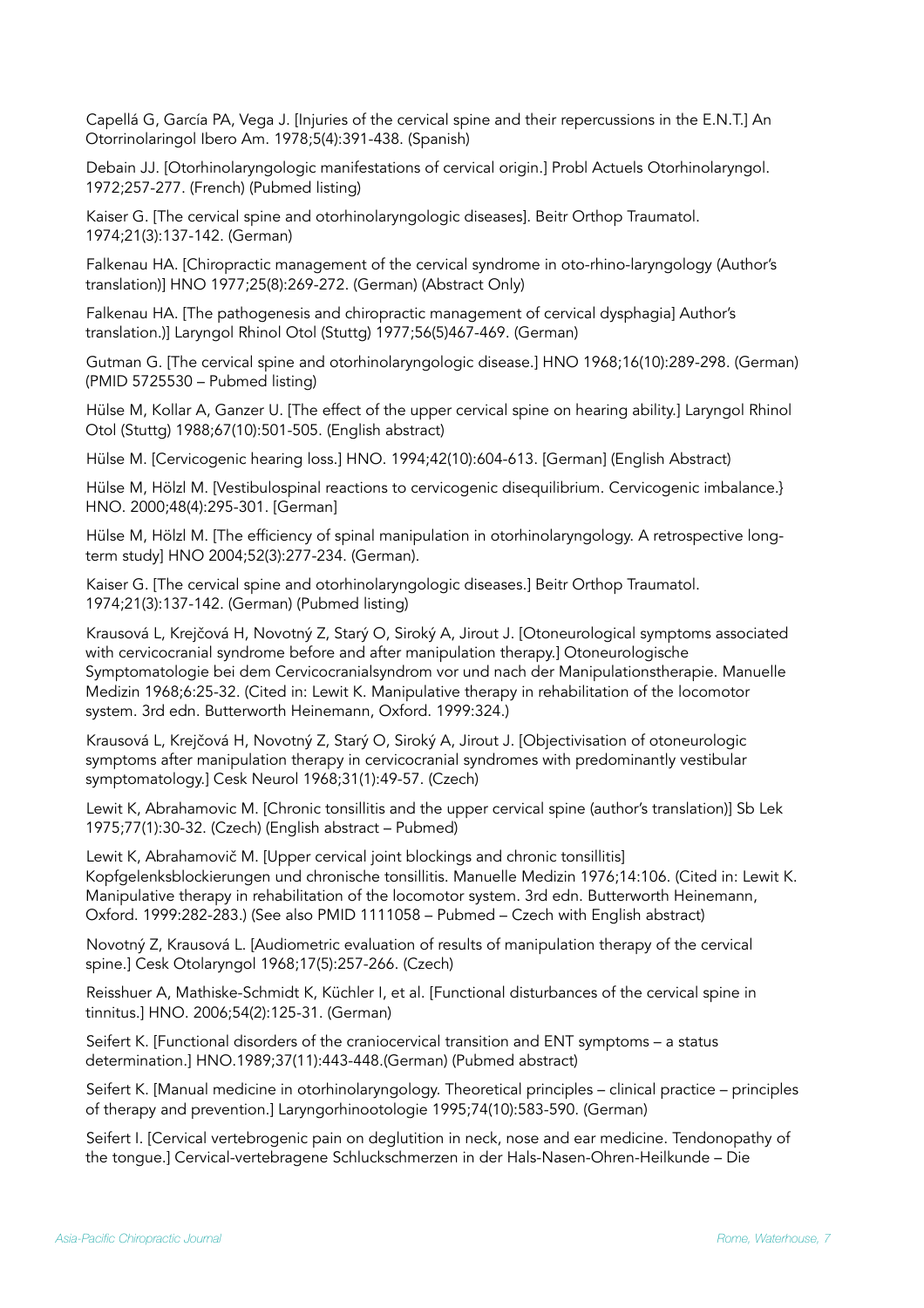Zungenbeintendopathie. Manuelle Medizin 1988;19:85. (Cited in: Lewit K. Manipulative therapy in rehabilitation of the locomotor system. 3rd edn. Butterworth Heinemann, Oxford. 1999:22.

Shore S, Zhou Jm Koehler S. Neural mechanisms underlying somatic tinnitus. Prog Brain Res, 2007;166:107-23.Svatko LG, Ivanichev GA, Sobol' IL. [Manual therapy of various forms of auditory function disorders caused by pathology of the cervical spine]. Vest Otorinolaringal 1987;2:28-31. (Russian)

Terrahe K. [The cervico-cranial syndrome in the practice of the otorhinolaryngologist.] Larynhol Rhinol Otol (Stuttg).] 1985;64(6):292-299. [German] (Abstract)

Terrahe K. [The cervico-cranial syndrome in the practice of the otorhinolaryngologist.] Laryngol Rhinol Otol (Stuttg). 1985;64(6):292-299.

Vaňásková E, Hep A, Vižď a J, Tosnerová V. Swallowing disorders related to vertebrogenic dysfunction. Ceska a Slovenska Neurologie a Neurochirurgie 2007;70(6):692-696. In: Brzozowski T (Ed.). New advances in the basic and clinical gastroenterology., ISBN: 978-953-51- 0521-3; 2012. Rijeka, Croatia; [In: Tech. 2012. p175-184 http://www.intechopen.com/books/new-advances-in-the-basic-and](http://www.intechopen.com/books/new-advances-in-the-basic-and-clinicalgastroenterology/swallowing-disorders-related-to-vertebrogenic-dysfunctions)[clinicalgastroenterology/swallowing-disorders-related-to-vertebrogenic-dysfunctions.](http://www.intechopen.com/books/new-advances-in-the-basic-and-clinicalgastroenterology/swallowing-disorders-related-to-vertebrogenic-dysfunctions)

Zimmermann R. [Cervicogenic disease pictures in ENT.] HNO. 1994;42(4):199-201. (German)

### **Gastrointestinal**

Filippkin MA, Akberov RF, Vasenin BN. [Functional disorders of the digestive tract in children with vertebrogenic diseases] Vestn Rentgenol Radiol. 1995 Nov-Dec;(6):19-22. Russian. (Pubmed extract)

Gutzeit K. Das neurovaskulare problem in der Ätiologie und pathogenese von ulcus peptic und gastritis (enteritis).(The neurovascular problem in the etiology and pathogenesis of peptic ulcer and gastroenteritis.) Münchener medizinische Wochenschrift 1951;93:47-49. (Cited in Weiant CW, Goldschmidt S. Medicine and chiropractic. Self Published, New York. 1966:120.)

Gutzeit K. [Peptic ulcer I. Incidence, pathogenesis, aetiology, therapy.] Medizinische 1954;4:113-114. (German) (Extract)

Gutzeit K. [Peptic ulcer II. Incidence, pathogenesis, aetiology, therapy.] Medizinische 1954;6:179-182. (German) (Extract)

Kamieth H. [Pathogenic importance of the thoracic portion of the vertebral column.] Arch. Orthop Unfallchir 1958;49(6):585-606. (German) (Pubmed extract)

Kameith H. [Diseases of the internal organs from the chiropractic point of view, represented by peptic ulcer.] Medizinische. 1957;25(46):1708-1715. (German) (PMID 13492964)

Lewit K, Rychlíková E. [Reflex and vertebrogenic disturbances in peptic ulcer.] In: Lewit K, Gutmann G, eds. Bratislava, Obzor. Functional pathology of the motor system. Rehabilitácia. 1975 Suppl. 10-11;116-119. (Cited in: Lewit K. Manipulative therapy in rehabilitation of the locomotor system. 3rd edn. Butterworth Heinemann, Oxford. 1999:284.)

Qu LX. [Relationship between irritable bowel syndrome and unstable thoracolumbar vertebrae]. Zhongguo Gu Shang. 2009 Jun;22(6):456-7.

Rychlíková E, Lewit K. [Functional disorders of the spine and reflex changes in peptic ulcer of adolescents.] Vnitr Lek. 1976;22(4):326-335.

Rychlíková E, Lewit K. [Vertebrogenic dysfunction and reflex changes in gastric and/or duodenal ulcer in adolescents.] Vertebrogenní funkĕnú poruchky a reflexní zmĕny při oõrèdové chorobé mladistrých. Vnitřni Lèkařstvi 1976;22:326-335. (Cited in: Lewit K. Manipulative therapy in rehabilitation of the locomotor system. 3rd edn. Butterworth Heinemann, Oxford. 1999:284.) (See also Pubmed: 1266094 Pubmed – Czech)

Rychlíková E. [Pain in the gall bladder region due to vertebrogenic disturbance.] Schmerzen im Gallenblasenbereich auf Grund vertebragener Störungen. Deutsches Gesundheitswesn. 1974;29:2092.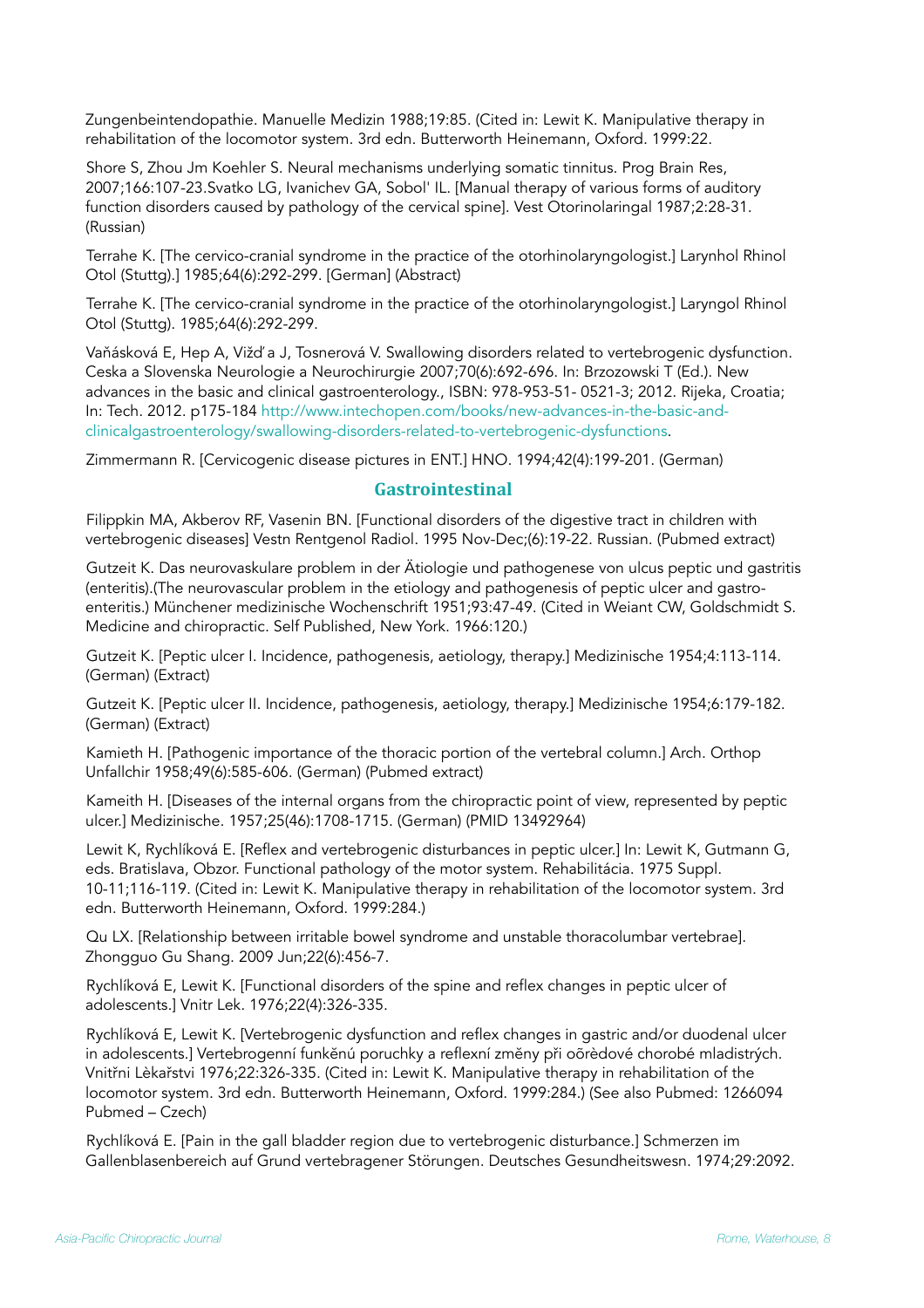(Cited in: Lewit K. Manipulative therapy in rehabilitation of the locomotor system. 3rd edn. Butterworth Heinemann, Oxford. 1999:285.)

Tilscher H, Bogner G, Landsiedl F. [Visceral diseases as a cause of lumbar pain syndrome] Vizerale Erkrankungen als Ursache von Lumbalsyndromen. Zeitschrift für Rheumatologia 1977;36:161. (Cited in: Lewit K. Manipulative therapy in rehabilitation of the locomotor system. 3rd edn. Butterworth Heinemann, Oxford. 1999:285.) (Hepatitis)

#### **General**

Biedermann F. Ganzheitsbehandlung wirbelsäulebedingter krankheiten (Holistic treatment of vertebrally conditioned diseases. Hippocrates 1954;25(10):308-313. (As cited in Weiant CW, Goldschmidt S. Medicine and chiropractic. Self Published, New York. 1966:118.)

Davydov OV.[Manual therapy in vertebrogenic diseases caused by osteochondrosis] Voen Med Zh. 1989 Jun;(6):30-32. (Russian) (Pubmed extract)

Davydov OV. [Pathogenesis and treatment of abdominal pain spinal syndrome.] Klin Med (Mosk) 1991;69(4):90-91.

Durianová J. [Evaluation of manual treatment of the vertebral syndrome in the cervical vertebrae using quantitative thermography. Fysiatr Revmatol Vestn. 1983;61(6):325-330. (Slovak)

Gutzeit K. Wirbelsäule und innere krankheiten. (The spine and internal disease.) Münchener Medizinische Wochenschrift 1953;95(1)47-53. (Cited in Weiant CW, Goldschmidt S. Medicine and chiropractic. Self Published, New York. 1966:101 & in Lewit K. Manipulative therapy in rehabilitation of the locomotor system. 3rd edn. Butterworth Heinemann, Oxford. 1999:33.)

Gutzeit K. [Spine as a pathogenic problem] Wien Med Wochenschr. 1955;105(49):1013-1017. (German) (Abstr)

Gutzeit K. [Rheumatic and trophoneurotic aspects of the clinical manifestations of vertebral pathology( the vertebron, Dupuytren's contracture, the vertebral localisation effect).] Medizinische. 1954;40:1343-1347. (German) (Abstr)

Gutzeit K. [Diagnosis,symptomatology, and conservative therapy of vertebral disorders (transverse spinal cord syndrome, Sudeck's atrophy, cervical syndrome, periarthritis humeroscapularis, Dupuytren's contracture, vertigo, Meniere's disease, cervical cephalgia, vertebral dyspepsia).] Med Klin (Munich). 1954 49(47):1865-1870. (German) (PMID 13235186 Pubmed Extract)

Gutzeit K. [The spine as a cause of disease as seen from the therapeutic standpoint.I.] Ther Ggw. 1953;92(2):43-47. (German) (Pubmed Extract)

Gutzeit K. [Intervertebral disk injuries, as seen from the standpoint of internal medicine and neurology. Z Rheumaforsch. 1953;12(7-8):193-206. (German) (Pubmed Extract)

Kameith H. [The thoracic spine as a pathogenic factor] Arch Orthop Unfallchir, 1958;49(6):585-606. (German) (PMID 13545832)

Kunert W. [Spinal column and inner organs.] Wibelsäule und Innere Organe. Stuttgart: F. Enke. 1975. (German) (Cited in: Lewit K. Manipulative therapy in rehabilitation of the locomotor system. 3rd edn. Butterworth Heinemann, Oxford. 1999:324.)

Lewit K. Vertebrovisceral correlations. In: Manipulative therapy in rehabilitation of the locomotor system. 3rd edn. Butterworth Heinemann, Oxford. 1999:281-287

Maigne R. Orthopaedic medicine, a new approach to vertebral manipulations. Charles C Thomas, Springfield Illinois 1972:192-209398.

Metz EG.[Manual therapy in internal medicine.} Bezirkskrankenhaus Potsdam, Germany 1976. (Text carries a wide variety of conditions treated.)

Okulov MM. Efficacy of manual therapy for the pathology of internal organs. In: Manual Therapy in vertebroneurology. Novokuznetzk, 1990:184-186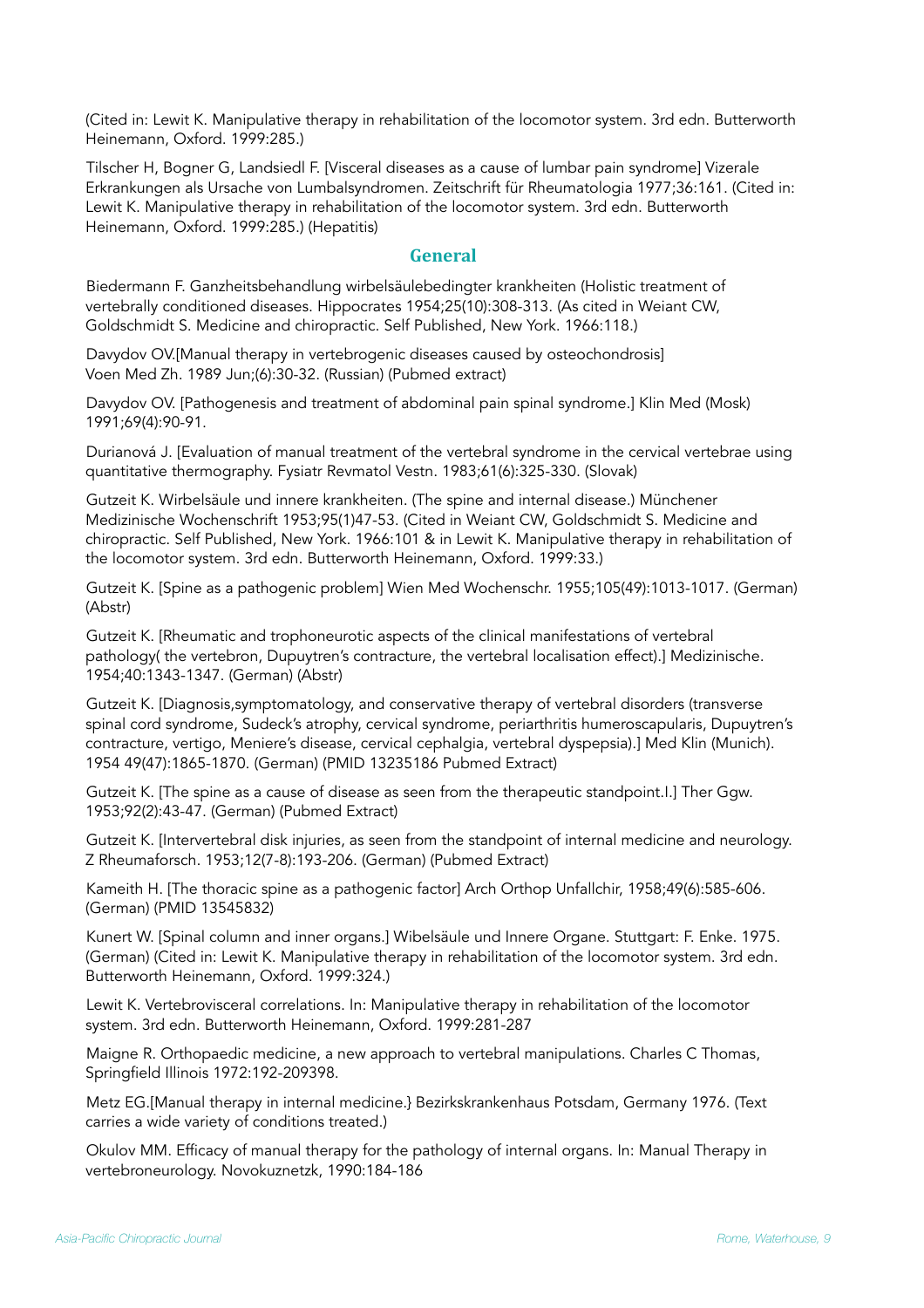Popelianskiĭ A. [Mechanisms of pain syndrome in various vertebrogenic diseases.] Revmatologiia (Mosk) 1989;1:53-55. (Russian)

Popelianskiĭ Ia. Cervical osteochondrosis and incomplete luxation of the intervertebral articulations. Rev Roentg Radiol 1963;3:21-24. [Russian] (Cited by Weiant et al)

Rychlíková E. Vertebrogenic disorders in internal affections, their importance in therapy. In Lewit K and Gutmann G, Eds. Rehabilitacia, Proceedings of the 10th Congress, International Federation of Manual Medicine. Prague: 1975:suppl 10-11:94-95.

Schmorl G, Junghanns H. Inefficient motor segments (Intervertebral insufficiency.[Spondylogenic symptoms and syndromes 216-219]. In: The human spine in health and disease. 2nd ed. Translation. New York. Grune & Stratton. 1971:213-229.

Sollmann A, Worner I. [Roentgenological and serological findings after chiropractic treatment of the spine.] Hippokrates 1956;27(16):511-514. (German) (PMID 13366255 Pubmed extract)

Stary O. The concept of the research of vertebrogenic disease in CSSR. Acta Univ Carolinae Medica 1965;S-21:16-18.

Voĭtanik SA. [Manual therapy of thoracalgia with autonomic-visceral manifestations. Vopr Kurortol Fizioter Lech Fiz Kult. 1986;5:35-38..] (Russian)

Zukschwerdt L. Die wirbelsäule als krankheitsherd. [The spine as a focus of disease.) Hippokrates 1956;30;27(8):237-40. (Cited in Weiant CW, Goldschmidt S. Medicine and chiropractic. Self Published, New York. 1966:96)

### **Genitourinary**

Metz EG. [Bilateral back pain – musculoskeletal or kidneys.] Rücken und Kreuzschmerzen, bewegungssystem oder Nieren. Berlin, Heidelberg, New York, Tokyo: Springer. 1986. (Cited in: Lewit K. Manipulative therapy in rehabilitation of the locomotor system. 3rd edn. Butterworth Heinemann, Oxford. 1999:284.)

Metz EG, Knäblich C, Frohling P, Lemke E. [The meaning of vertebrogenic dysfunction for the complaint complex with nephrosis.] Die Bedeutung vertebragener Funktionsstöungen für den Beschwerdekomplex bei Nephroptose. Zeitschrift für Physiotherapie 1980;32:405. (Cited in: Lewit K. Manipulative therapy in rehabilitation of the locomotor system. 3rd edn. Butterworth Heinemann, Oxford. 1999:285.)

# **Gynecological**

Abaraogu UO, Igwe SE, Tabansi-Ochiogu, Duru DO. A systematic review and meta-analysis of the efficacy of manipulative therapy in women with primary dysmenorrhea. Explore. 2017;13(6):386-92.

Barassi G, Bellomo RG, Porreca A, et al. Somato-visceral effects in the treatment of dysmenorrhea: neuromuscular manual therapy and standard pharmacological treatment. (RCT) J Altern Compliment Med. 2018;24(3):291-298.

De Sèze S. Le syndrome douloureux vertebral tropho-statique de la post menopause.[ The painful vertebral tropho-static syndrome of the post menopause.] Ann Med Phys 1959;2(1):1. (Cited in Maigne R. Orthopaedic medicine, a new approach to vertebral manipulations. Charles C Thomas, Springfield Illinois 1972:398.

Noeske HD. Funktionelle weibitche Sterilität bei Wirbelsäules störungen. [Functional female sterility in spinal disorders] Erfahrungsheilk. 1963;12:165.

Novotný A, Dvořák V. [Malfunctions of the spinal column in gynecological practice ] Funktionsstörungen der Wirbelsäule in der Gynäkologischen Praxis. Manuelle Medizin 1972:10:84. (Cited in: Lewit K. Manipulative therapy in rehabilitation of the locomotor system. 3rd edn. Butterworth Heinemann, Oxford. 1999:286.)

Volejniková H. [Objective study of the success rate of the methods used by L Moj.ísová in female sterility due to dysfunction within the basic range.] Studie zur Objektivierung der Erfolgrate der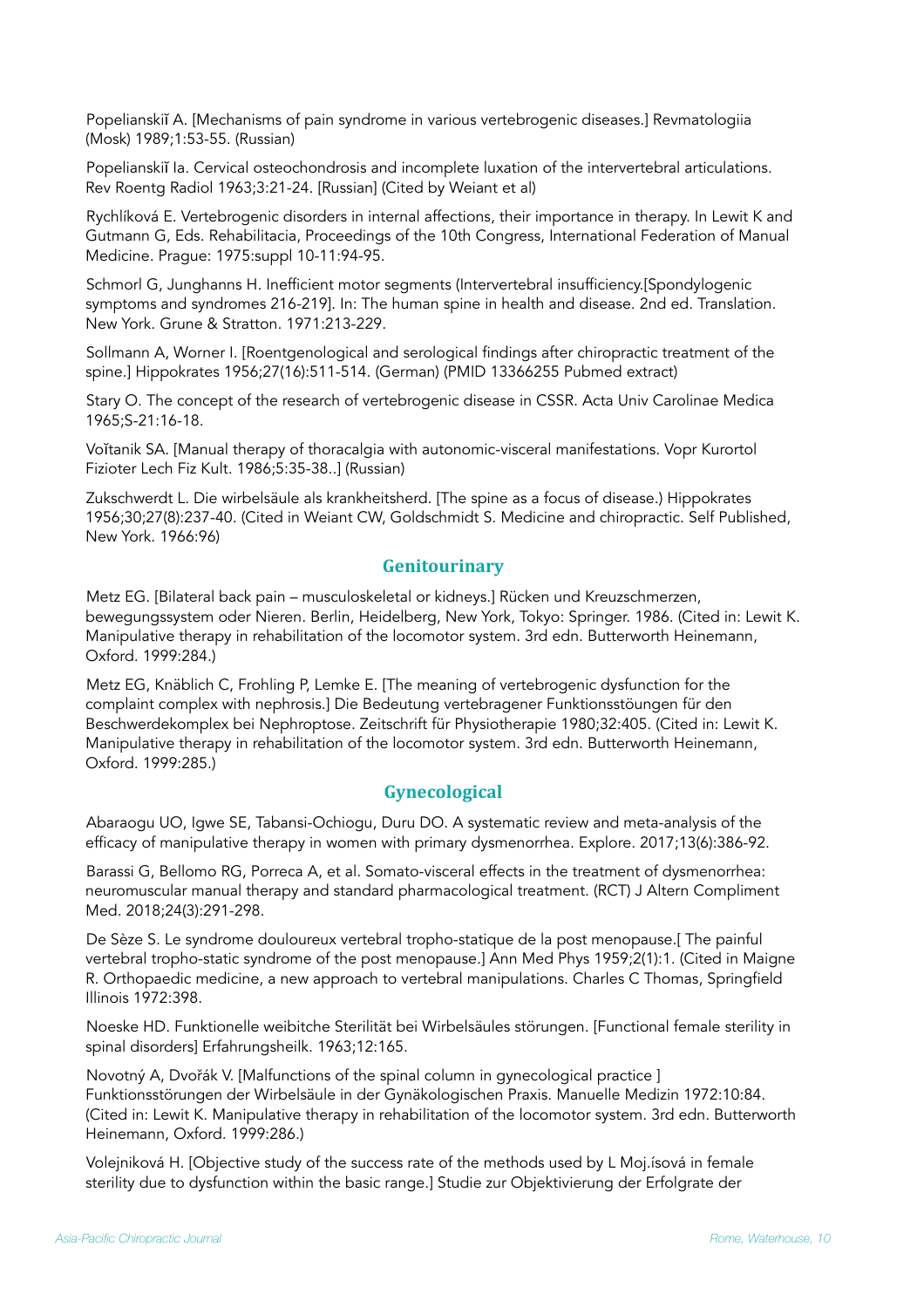Behandlungsmethode von L Mojžísová bei weiblicher Sterlität infolge von Funcktionsstörungen im Beckenbereich. Manuelle Medizin 1992;30:96-98. (Cited in: Lewit K. Manipulative therapy in rehabilitation of the locomotor system. 3rd edn. Butterworth Heinemann, Oxford. 1999:286.)

Zukschwerdt L. Gynäkologie und chiropraktik. (Gynecology and chiropractic.) Geburtshilfe und frauenheilkunde.1955 July (Cited in Weiant CW, Goldschmidt S. Medicine and chiropractic. Self Published, New York. 1966:117.)

# **Neurological**

Gu H. [Observations on somatosensory evoked potential changes before and after traditional manipulation for cervical radiculo-spondylosis.] Zhong Xi Yi Jie He Za Zhi 1986;6(12):734-736. (Chinese) PMID 2951026

Gutzeit K. [Diagnosis, symptomatology, and conservative therapy of vertebral disorders (Traverse spinal cord syndrome, Sudek's atrophy, cervical syndrome, periarthritis, humeroscapularis, Dupuytren's contracture, vertigo, Meniere's disease, cervical cephalgia, vertebral dyspepsia). Med Klin (Munich). 1954;19(47):1865-1870. (German) (Abstract)

Ke-mi C, Wei-min L, Budgell B, Na L, Wuge. Effect of cervical manipulation on autonomic nervous function in healthy volunteers. J Acupunct Tuina Sci. 2006;4(5):267-270.

Miratsky Z, Suessova J, Figar S, Stary O. [Electroencephalographic analysis of the origin and fixation of conditioned pain reflexes in lumbar disc lesions.] Cesk Neurol. 1964;27:260-263. (Czech.) (Pubmed extract)

Michaelis M, Janig W. [Sympathetic nervous system and pain: pathophysiological mechanisms. Schmerz 1998;12(4):261-271.[German – English Abstract]

Likhachev SA, Borisov IA, Borisenko AV. [The influence of vegetative status of patients with neurological signs of cervical osteochondrosis on manual therapy efficacy.] Zh Nevol Psikhiatr Im SS Korsakova. 2002;102(3):67-69. (Russian)

Liu SJ, Shen ZX, Cao GL. Manipulative treatment of 12 cases of cervical spondylosis with trigeminal neuralgia. J Tradit Chin Med 1982;2(2):115-118.

Sollmann A. Funktionsänderungen des zwischenhirns durch manipulative wirbelsäulentherapie. (Functional changes in the diencephalon brought about by manipulative vertebral therapy. Hippocrates 1958;29(7):202-204. (German) (Pubmed extract)

Voǐtanik SA. [Manual therapy of thoracalgia with autonomic-visceral manifestations.] Vopr Kurorter Lech Fiz Kult. 1986;5:35-8. (Russian)

Zinnitz F, Otto W,Seuss W. [Autonomic tonus changes in the treatment of degenerative spine diseases]. Med Monatsschr. 1957 Aug;11(8):507-14. (German) (Pubmed Extract)

# **Neurological - Dysphonia**

Hülse M. [Functional dysphonia following cervical spine injuries]. Laryngorhinootologie. 1991;70(11):599-603.

Hülse M. [Cervical dysphonia] Folia Phoniatr (Basel) 1991;43(4):181-196. (German) (English extract)

# **Neurological - Headache**

Dostal C, Pavelka K, Lewit K. [Ibuprofen in the treatment of the cervicocranial syndrome in combination with manipulative therapy.] Fysiatr Revmatol Vestn 1978;56(5):258-263.

Dvorak J,Wälchli B. [Headache in cervical syndrome.] Ther Umsch 1997;54(2):94-97.

Edmeads J. [Headache of cervical origin.] Rev Prat,1990;40(5):399-402. (French)

Frese A, Schilgen M, Husstedt IW, Evers S. [Pathophysiology and clinical manifestation of cervicogenic headache.] Schmerz. 2003;17(2):125-130. (German)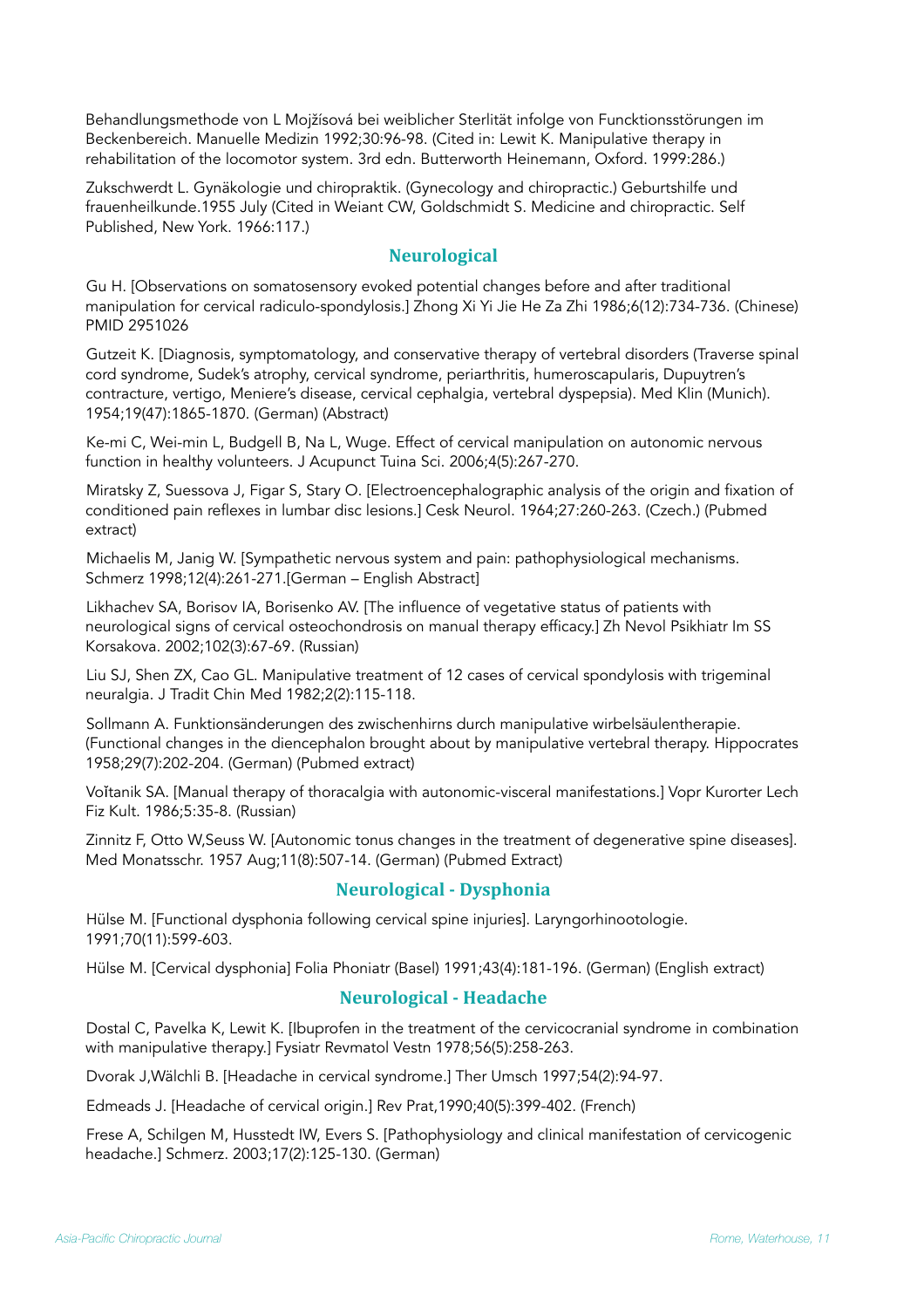Grgić V. [Cervicogenic headache: etiopathogenesis, characteristics, diagnosis, differential diagnosis and therapy.] Lijec Vjesn. 2007;129(6-7):230-236. (Croatian)

Hülse M, Seifert K. [Cervicogenic head and neck pain.] HNO. 2005;53(9):804-809 (German)

Lehmpfuhl W. [Headache to atlanto-axial subluxation.] Ther Ggw. 1951 May;90(5):175-179.

Lehmpfuhl W. Die behandlung des subluxations - koptschmerzes. [Therapy of the subluxation- headaches.] Dtsch Med Wochenschr. 1950 Dec 29;75(52):1747-1748.

Lewit K. [Pathomechanism of cervico-cranial headache.] Cesk Neurol Neurochir 1978;41(1):26-34. (Czech)

# **Neurological - vertigo**

Biesinger E. Vertigo caused by disorders of the cervical vertebral column. Diagnosis and treatment. Adv Otorhinolaryngol 1988;39:44-51.

Biesinger E.[ Diagnosis and therapy of vertebrogenic vertigo] Laryngol Rhinol Otol (Stuttg). 1987;66(1):32-6.[German] (Pubmed extract)

Chen L, Zhan HS. [A transcranial Doppler ultrasonography and x-ray study of cervical vertigo patients treated by manipulation in the supine position.] Zhong Xi Yi Jie He Xue Bao. 2003;1(4):262-264. [Chinese] (Abstract only)

De Bruyne J, Chappel R. [Posttraumatic cervical syndrome (author's transl)]. J Belge Med Phys Rehabil.1981;4(2):71-91. (Dutch)

Decher H. [Cervical spine with vestibular organ]. Arch Klin Exp Ohren Kehikopfheilkd. 1969;194(2):188-95. German

Decher H. [Morbus Menière and cervical symptoms (author's transl)]. Arch Otorhinolaryngol. 1976;212(4):369-74. (German)

Falkenau HA. [The pathogenesis and management of cervical vertigo (author's translation).] HNO 1976;24(10):339-341. (German) (Abstract Only)

Jepson O. [Vertigo corrected from the cervical spine.] (Danish) Nord Med 1963;69:675-676. (PMID (14029120 – Pubmed)

Hülse M, Holzl M.[Vestibulospinal reactions in cervicogenic disequilibrium. Cervicogenic imbalance.] HNO 2000;48(4):295-301. (German) (English Abstract)

Hülse M. [Differential diagnosis of vertigo in functional cervical vertebrae joint syndromes and vertebrobasilar insufficiency] HNO 1982;30(12):440-446. (German) (English abstract)

Hülse M, Partsch CJ, Wolff HD. [The acute cervical vertigo under otologic and osteopathic view. (author's transl)] Laryngol Rhinol Otol (Stuttg). 1975;54(3):263-267. (German) (Enslish abstract)

Likhachev SA, Borisenko AV. [The dynamics of vertebrogenic vestibular dysfunction under the influence of manual therapy] Lik Sprava. 1994 Jul-Aug;(7-8):84-8. (Russian)

Likhachev SA, Borisenko AV. [Manual therapy in the combined treatment of patients with vertebral vestibular dysfunction.] Vrach Delo. 1991;6:20-24. (Russian)

Reker U. [Function of proprioceptors of the cervical spine in the cervico-ocular reflex.] HNO 1985;33(9):426-429. (English Abstract)

Wolff HD. [Dizziness and the high cervical syndrome. Clinical picture, diagnosis and therapy.] ZFA (Stuttgart) 1982;58(9):509-515.

# **Pædiatric**

Biedermann H.(Ed) Manual therapy in children. Edinburgh. Churchill Livingstone.2004.

Biedermann H. Das Kiss-Syndrom der Neugeborenen und Kleinkinder. [The Kiss syndrome of the newborn children and infants] ManuelleMedizin. 1993;31:97-107.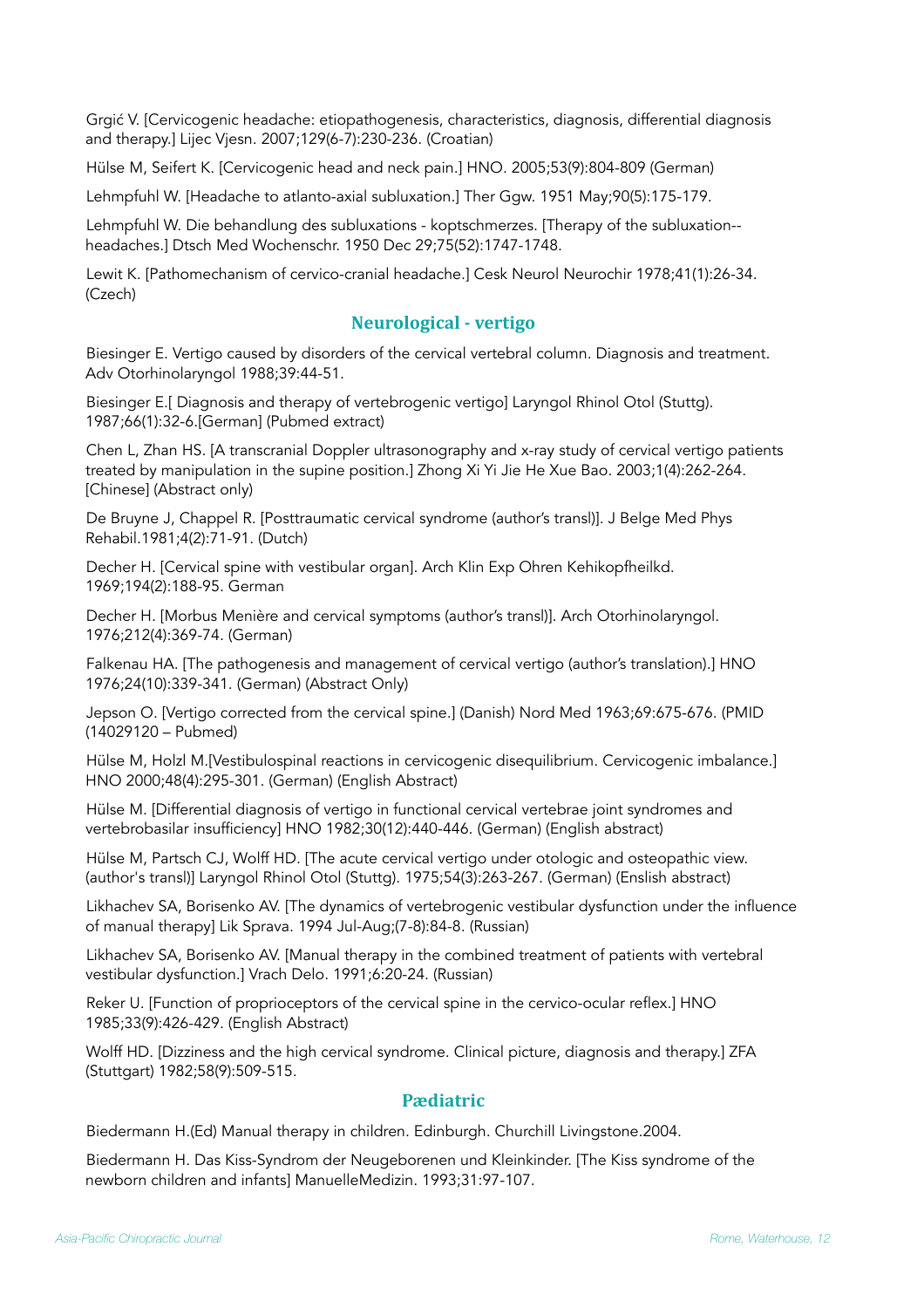Biedermann H. [The manual therapy of newborn infants and young children.] Vopr Kurortol Fizioter Lech Fiz Kult 1995;Jul-Aug;48-49. (Russian)

Brand PL, Engelbert RH, Helders PJ, Offringa M. [Systematic review of the effects of therapy in infants with KISS-syndrome (kinetic imbalance due to suboccipital strain).] Ned Tijdschr Geneeskd. 2005;149(13):703-707. [Dutch] (Abstract)

Colli R, Biagiotti I, Sterpa A. [Osteopathy in neonatology]. Pediatr Med Chir. 2003;Mar-Apr, 25(2):101-105. (Italian – English Abstract)

Dmitrieva LE, Poliakova LA, Bursian AV, Kulaev BS. [Somatovisceral reactions during early postnatal ontogenesis.] Zh Evol Biokhim Fiziol. 2000;36(3):241-245. [Russ] (Abstract only)

Falkenau HA. [The cervical syndrome in children (author's translation)] HNO 1978;26(11):384-385, (German) (Abstract Only)

Filippkin MA, Akberov RF, Vasenin BN. [Functional disorders of the digestive tract in children with vertebrogenic diseases] Vestn Rentgenol Radiol. 1995 Nov-Dec;(6):19-22. Russian. (Pubmed extract)

Gutmann G. Das cervical-diencephal-statische Syndrom des Kleinkindes. [The cervical diencephalon static syndrome of the infant.] Man Med 1968;6:112-119.

Gutmann G. Das atlas-blockierungs-syndrom des sauglings und des kleinkindes (The blocked atlas nerve syndrome in babies and infants.) Man. Med 1987;25:5-10. [Also translated and published in ICA International Review of Chiropractic July/Aug 1990;46(4):37-43.]

Koch LE, Koch H, Gruaumann-Brunt S, Stolle D, Ramirez JM, Saternus KS. Heart rate changes in response to mild mechanical irritation of the high cervical spinal cord region in infants. Forensic Sci Int. 2002;128(3):168-176.

Seifert I. K. Blockage in the upper cervical spine. [Kopfgelenksblockierung bei neugeborenen.] In Functional pathology of the motor system Rehabilitacia Suppl. 10-11. Lewit K, Gutman G, eds.Bratislava: Obzor. 1975:53. (Report on 1093 newborns.)

Seifert I. [Practical remarks on the manual treatment of deformities in babies ] Praktische Bemerkungen zur manuellen Behandlung der Schrägdeformitäten der Säuglinge. Manuelle Medizin 1996;34:108-109. (Cited in: Lewit K. Manipulative therapy in rehabilitation of the locomotor system. 3rd edn. Butterworth Heinemann, Oxford. 1999:22.)

Stary O, Obrda K, Pfeiffer J, Berankova M. [Poly-electromyographic studies of proprioceptive analysis disorders during the initial phases of vertebrogenic disease in children.] Acta Univ Carol [Med] (Praha 1965;Suppl 21:19-23.

Strassburg HM. [Manual therapy from the viewpoint of the neuropediatrician].[Article in German] Kinderkrankenschwester. 2000;19(10):408-411.

Tsapok AA. [Autonomous and vertebral dysfunction in children]. Lik Sprava. 2015 Jan-Mar;(1-2):161-2.

# **Psychological**

Tilscher H, Bogner G. Pain syndromes involving the locomotor apparatus – a possible manifestation of masked depression. In: Diagnostik und Therapie der Depression in der ambulaten Praxis, p.292. Ed. Kielholz P. Bern: Huber, 1975. (Cited in: Lewit K. Manipulative therapy in rehabilitation of the locomotor system. 3rd edn. Butterworth Heinemann, Oxford. 1999:20.)

Šráček J, Škrabal J, [Neurasthenia and dysfunctions of the spinal column] Neurasthenie und Funktionsstörungen der Wirbelsaule. Manuelle Medizin 1975;13:106. (Cited in: Lewit K. Manipulative therapy in rehabilitation of the locomotor system. 3rd edn. Butterworth Heinemann, Oxford. 1999:20.)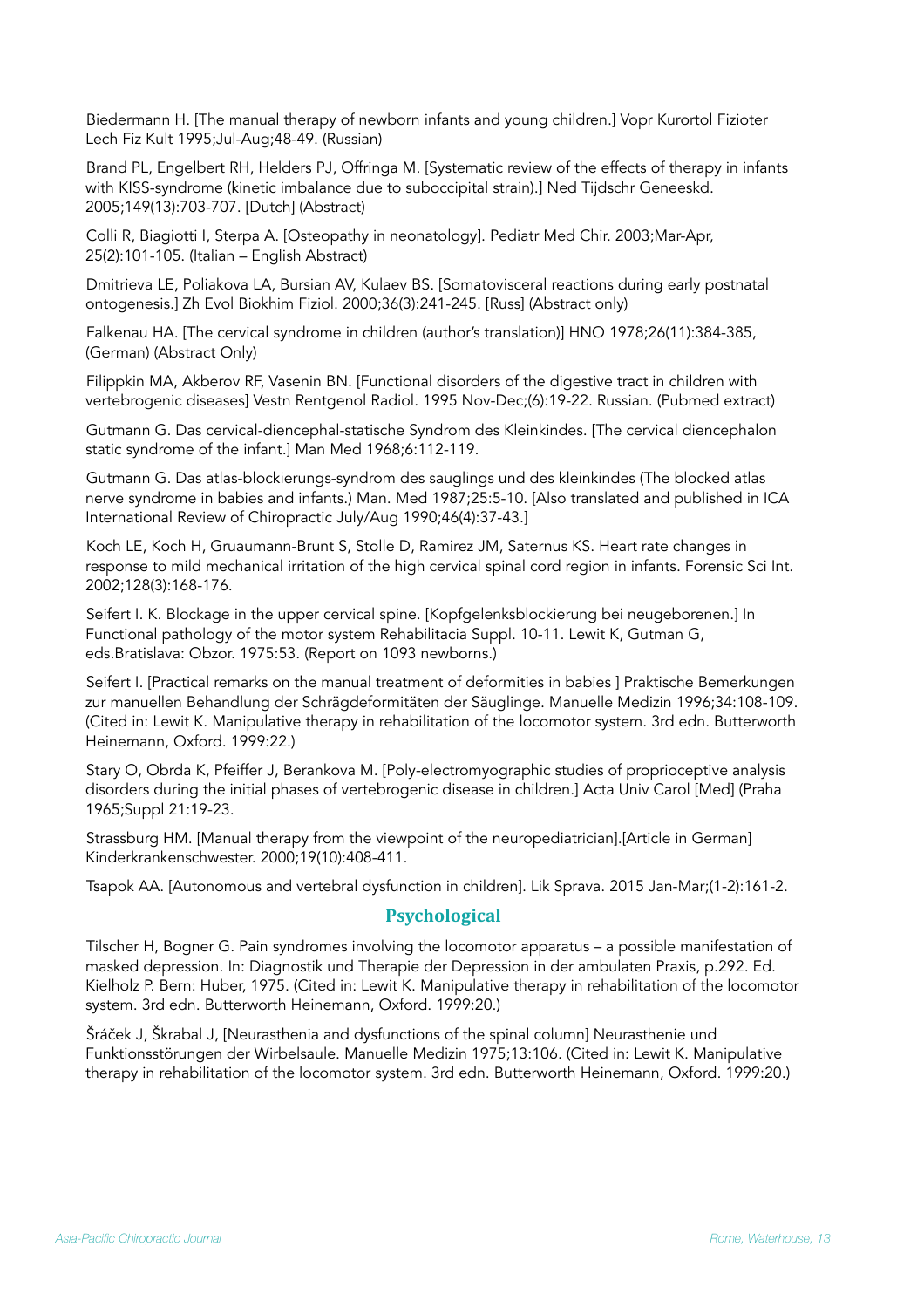### **Respiratory system**

Bergsmann O. [The mechanical dyspnea syndrome: breath movement and thoracic disturbance.] Das mechanisch-dyspnoische Syndrom – thorakle Störung der Atembewegung. Manuelle Medizen 1974;12:79. (Cited in: Lewit K. Manipulative therapy in rehabilitation of the locomotor system. 3rd edn. Butterworth Heinemann, Oxford. 1999:283.) (Dyspnea)

Köberle G. [Examples of joint disturbance with chronic-obstructive airway disease.] Arthrologische Störungsmuster bei chronisch-obstruktiven Atemwegserkrankungen. In: Functional pathology of the motor system, Rehabilitacácia Suppl 10-11, p 96. Eds Lewit K, Gutmann G. Bratislava: Obzor. 1975. (Cited in: Lewit K. Manipulative therapy in rehabilitation of the locomotor system. 3rd edn. Butterworth Heinemann, Oxford. 1999:283.) (COAD)Kozlova VI. [The influence of skeletal muscle proprioception impulses on the functional state of the respiratory centre.] Fiziol Zh SSSR Im I M Sechenova. 1970;56(5):759-763. (Russian)

Sachse T, Sachse J. [Muscle findings with chronically obstructive airway diseases.] Muskelbefunde bei chronisch obstruktiven Atemwegserkrankungen. In: Functional pathology of the motor system, Rehabilitacácia Suppl 10-11, p 98 Eds Lewit K, Gutmann G. Bratislava: Obzor. 1975. (Cited in: Lewit K. Manipulative therapy in rehabilitation of the locomotor system. 3rd edn. Butterworth Heinemann, Oxford. 1999:283.)

# **Somatovisceral reflexes**

Vaganian LG, Bagdasarian RA, Karpetian DS. [Neuronal organization of the somatovisceral afferent systems of the centromedian area of the thalamus]. Fiziol Zh SSSR Im I M Sechenova. 1985 Jan;71(1):72-79. [Russian]

### **Thyroid**

Riederer J, Rettig H. Beobachtungen eines akuten Basedow nach chiropraktischer Behandung der Habswirbelsaule. [Observations of chiropractic treatment of the cervical spine after of an acute Basedow (exophthalmic goitre)] Med Klin 1955;50:1911. (Cited in Maigne R. Orthopaedic medicine, a new approach to vertebral manipulations. Charles C Thomas, Springfield Illinois 1972:406.

#### **Vascular**

Einaudi G. [Research on vasomotor disorders of upper extremities present in patients with cervicalgia and cervicobrachialgia; changes induced by static variations of the cervical spine.] Reumatismo 1959;11(3):173-178. (Pubmed Extract)(Italian)

Figar S, Krausova L, Lewit K. [Plethysmographic investigations in the chirotherapy of vertebral disorders.] Acta Neuroveg (Wein) 1967;29(4):618-623. (German)

Figar S, Krausova L. A plethysmographic study of the effects of chiropractic treatment in vertebrogenic syndromes. Acta Universitatis Carolinae (Med) Suppl 1965;21:84-86.(Also in Cesk Neurol. 1964;27:246-250. (Czech))

Figar S, Stary O, Hladka V. Changes in vasomotor reflexes in painful vertebrogenic syndromes. Rev Czech Med. 1964;10:238-246 (Also in Cesk Neurol. 1963;26:353-360. Czech. (Pubmed extract)

Gongal'skii VV, Kuftyreva TP. [Vascular and autonomic disorders of the spinal cord in dystopia of the spinal motor segment.] (Russian Lang - Engl abstr) Neirofiziologiia (Ukraine) 1992;24(6):667-72.

Stary O, Figar S, Andelova E, Hladka V, Jansky m, Kalvodova e. [Analysis of disorders of vasomotor reactions in lumbosacral syndromes.] Cesk Neurol. 1964;27:214-218. Czech. (Pubmed extract)

Stary O, Figar S. [Mediator and higher nervous reflex mechanisms of the vasomotor reactivity in painful vertebrogenic syndromes.] Cesk Neurol. 1965;28:213-219. (Czech)(Pubmed extract)

#### **Viscerosomatic**

Tilscher H, Bogner G, Landsiedl F. [Visceral diseases as a cause of lumbar pain syndrome] Vizerale Erkrankungen als Ursache von Lumbalsyndromen. Zeitschrift für Rheumatologia 1977;36:161. (Cited in: